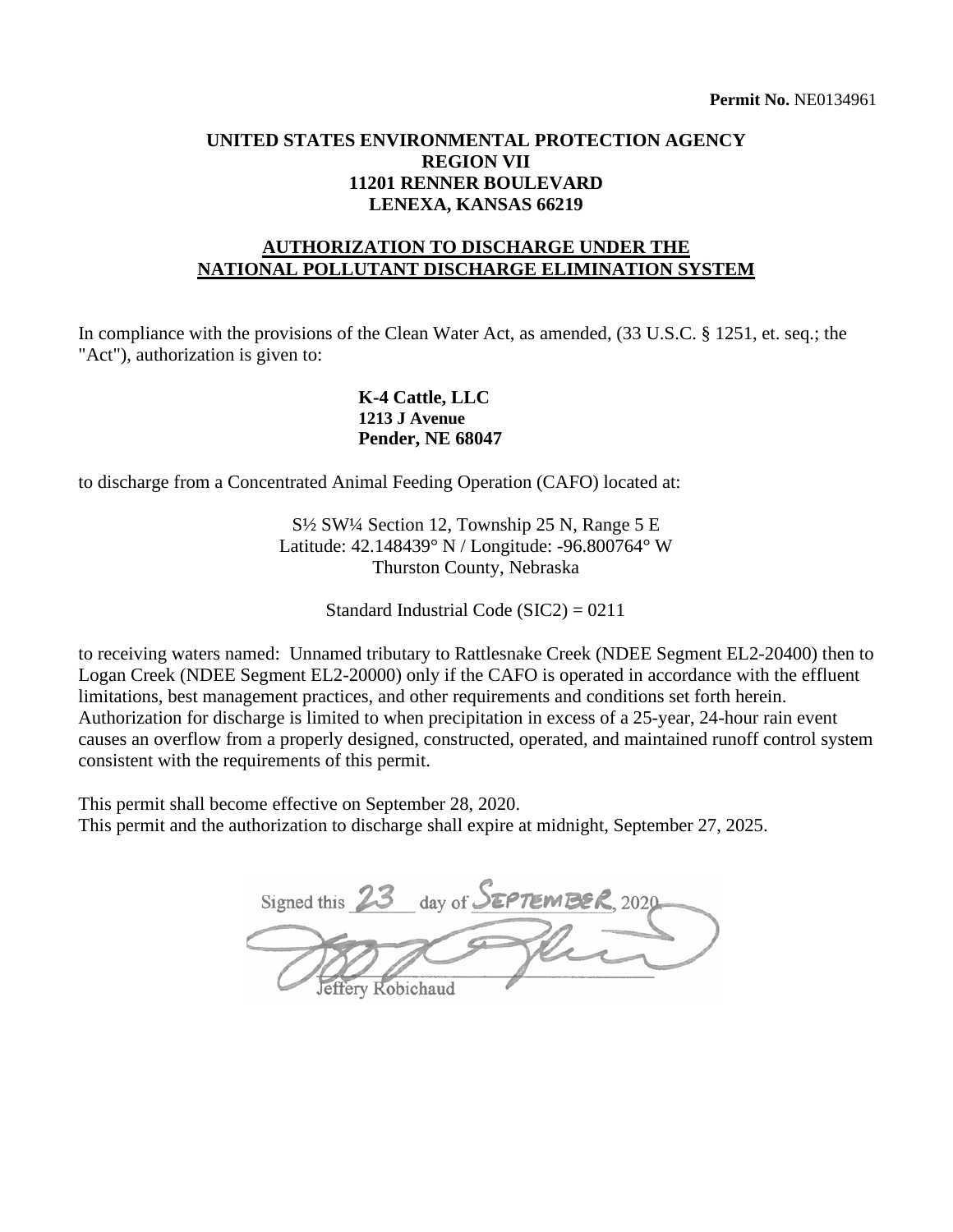#### **PART I. EFFLUENT LIMITATIONS AND STANDARDS**

#### **A. Facility Description**

 **K-4 Cattle, LLC** is a Concentrated Animal Feeding Operation (CAFO) with approximately **39.4** acres of open lot pens that are used for the feeding of up to **4,500** head of beef cattle. Runoff from the open lot pens and approximately **4.4** acres of other contributing drainage area is directed to the runoff holding pond. The runoff holding pond has a capacity of approximately **35.8 acre feet or 11,650,779 gallons**. Management Plan ("NMP"). K-4 Cattle, LLC has **2,563 acres** available for manure application, but may Solid manure scrapped from the pens, solids removed from the debris basins, and the contents of the holding pond are to be applied to the land application areas in accordance with the CAFO's Nutrient also transfer manure to other recipients in any given year.

#### **B. Effluent Limitations and Standards**

#### **1. Technology-based Effluent Limitations and Standards - Production Area**

**There must be no discharge of manure, litter, or process wastewater pollutants into waters of the United States from the production area except as provided in paragraphs 1(a) (i) and (ii) of this section.** 

 (a) **Overflow Discharge** - Whenever precipitation causes an overflow of manure, litter, or process wastewater, pollutants in the overflow may be discharged into waters of the United States provided:

- (i) The production area is properly designed, constructed, operated, and maintained to contain all manure, litter, and process wastewater including the runoff and direct precipitation from the 25-year, 24-hour rainfall event for the location of the CAFO; and
- (ii) The production area is being operated in accordance with the applicable terms and conditions of this permit.

#### **2. Holding Pond Capacity and Operation**

 The Permittee shall, at a minimum, provide adequate storage of all manure, litter, and process wastewater, length of time between land applications or offsite transfers of the manure, litter, or process wastewater. including runoff that has come into contact with animal waste, for a period of no less than the maximum

#### **Table 1 – Operating Level Requirements\***

| Wastewater Retention Structure | <b>Must Pump Level*</b> | <b>Winter Pump Down Level*</b> |
|--------------------------------|-------------------------|--------------------------------|
| <b>Holding Pond 1</b>          | 17.5 feet               | <b>13.0 feet</b>               |

 \* Refer to the figure on pages 3-11 of the approved NMP. The must pump level and start pump level listed in NMP are the same for Holding Pond 1. The must pump level and winter pump down level are shown in vertical feet from the bottom of the holding pond.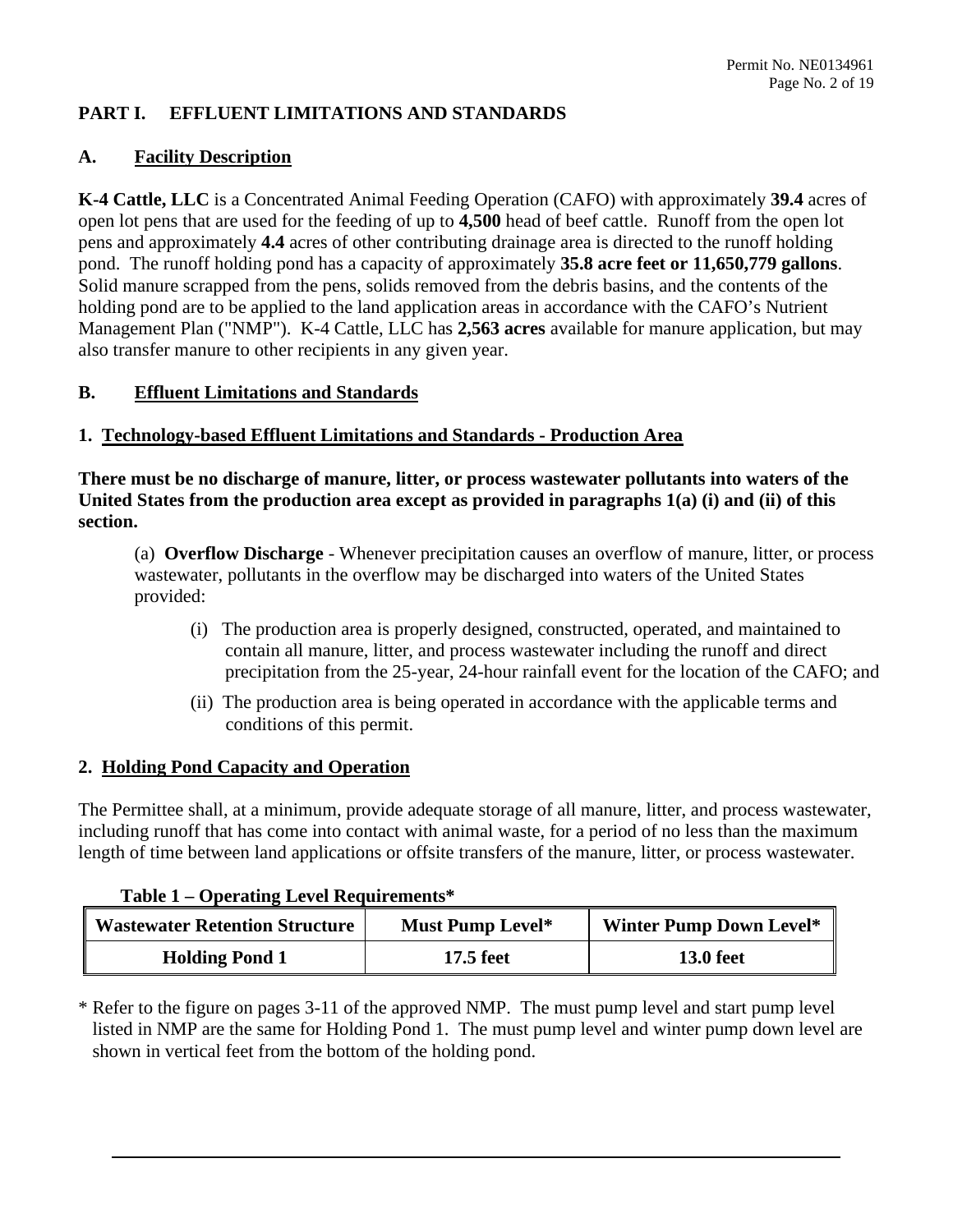winter months to provide the capacity indicated by the "Winter Pump Down" level. Capacity of the pumping system shall be adequate to land apply the runoff from the 25-year, 24-hour precipitation event over a period not to exceed 14 days. The holding pond shall be dewatered prior to the

 For each day when the water level in the holding pond is above the "Must Pump" operating level, the Permittee shall maintain documentation of 1) land application procedures and information as required in this permit, or 2) the soil and/or weather conditions that made that particular day unsuitable as a dewatering day (see permit definitions).

# **3. Solid Wastes**

 Sludge or solids shall be removed from the retention structure(s) whenever the sludge accumulation exceeds the required operating level specified in Table 1. The Permittee shall not stockpile livestock material is utilized. waste in a location where it is likely to impact waters of the United States. Stockpiles shall be managed as necessary by use of cover material, diking, or other means to prevent a discharge until the stockpile

Sludge or solids shall not be allowed to accumulate such that it cannot be disposed of agronomically as provided in the NMP.

#### **4. Markers and Measurements**

Daily precipitation shall be recorded from a rain gauge that is kept on site and properly maintained.

 sludge depths in increments of one foot. Permanent markers must be made of durable material and must Maintenance of a permanent marker (staff gauge or marking device) is required to measure the liquid and be permanently fixed and reference a permanently fixed benchmark or fixed elevation reference point adjacent to, and outside of, the waste containment area.

#### **5. Additional Measures and Records for Production Area**

The Permittee must implement the following additional measures.

#### (a) **Visual Inspections**

- (i) Weekly inspections of all storm water diversion devices, runoff diversion structures, and devices channeling contaminated storm water to debris basins and holding ponds;
- (ii) Daily inspections of all water lines, including drinking water or cooling water lines; and
- level as indicated by a depth marker installed in the impoundment. Each depth marker (iii) Weekly inspections of the holding pond(s). Such inspections shall include noting the must clearly indicate the minimum capacity necessary to contain the runoff and direct precipitation of the 25-year, 24-hour rainfall event for the location of the CAFO.
- (b) **Corrective Actions**  Any deficiencies that are identified in the above daily and weekly visual inspections must be corrected as soon as possible. Deficiencies not corrected within 30 days must be accompanied by an explanation of the factors preventing immediate correction.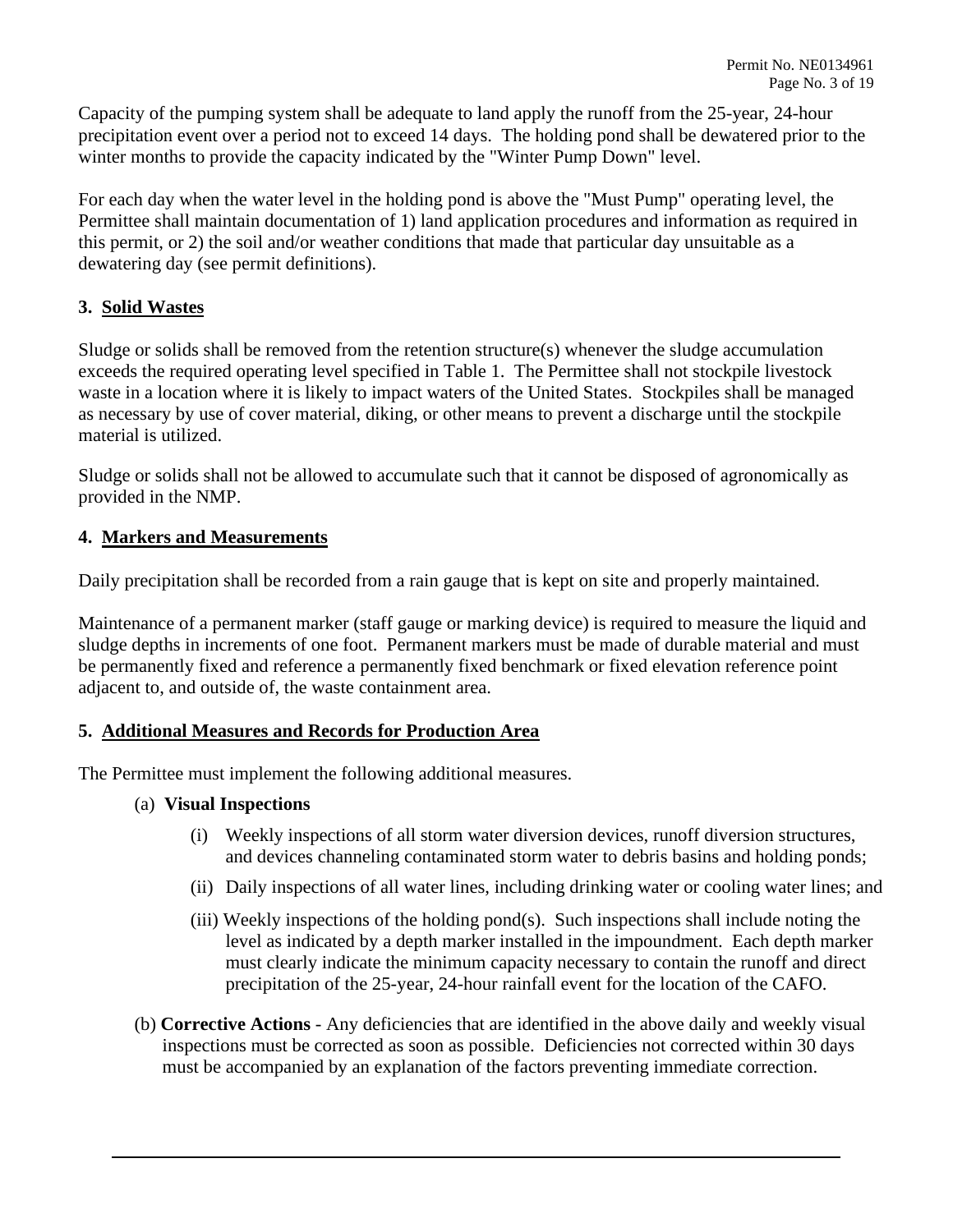- (c) **Mortality Handling**  The primary method of carcass disposal is rendering and the secondary prohibited. Handle animal mortalities so as to prevent discharge of pollutants to surface water. is burial. Disposal of animal mortalities in any liquid manure or process wastewater systems is
- prohibited. Handle animal mortalities so as to prevent discharge of pollutants to surface water. (d) **Record Keeping for Production Area**  The Permittee must maintain for a period of five years from the date they are created, complete on-site records of:
	- (i) implementation of all required additional measures for the production area included in this section [Part I. B. 5. (a), (b), and (c)] of this permit;
	- (ii) the as-built design and drawings of any manure or litter storage structures, including volume for solids accumulation, design treatment volume, total design volume, and approximate number of days of storage capacity; and
	- (iii) the date, time, and estimated volume of any overflow.

#### **6. Technology-based Effluent Limitations and Standards - Land Application Areas Under the Control of the CAFO Owner/Operator**

The Permittee shall follow the approved site-specific NMP, the terms of which are incorporated as a part of this permit for land under the control of the NPDES Permittee. Land under the control includes:

- (a) Owned areas;
- (b) Rented or leased areas including land rented or leased solely for land application area; and
- (c) Any area where the NPDES Permittee stockpiles, spreads, or delivers waste to, or otherwise controls the timing, amount, or rate of land application.

#### **7. Water Quality-based Effluent Limitations and Standards - Production Area**

Discharges to Water Quality Impaired Waters.

If the CAFO discharges to an impaired water within the reservation boundary with/or without an EPA approved Total Maximum Daily Load (TMDL), EPA will inform the facility if any additional limits or controls are necessary for the discharge to be consistent with water quality standards or the assumptions of any available wasteload allocation in the TMDL. Any additional limits or controls shall be included in the NMP.

#### **8. The Terms of the NMP**

- accordance with subparagraph 9 and EPA's approval. (a) The Permittee must do the following to meet the 9 minimum site-specific enforceable terms of the NMP. The NMP will be effective for the duration of the permit, unless changed in
	- procedures to ensure proper operation and maintenance of the storage facilities; (i) Ensure adequate storage of manure, litter, and process wastewater, including
	- (ii) Ensure proper management of mortalities (i.e., dead animals) to ensure that they are not disposed of in a liquid manure, storm water, or process wastewater storage or treatment system that is not specifically designed to treat animal mortalities;
	- (iii) Ensure that clean water is diverted, as appropriate, from the production area;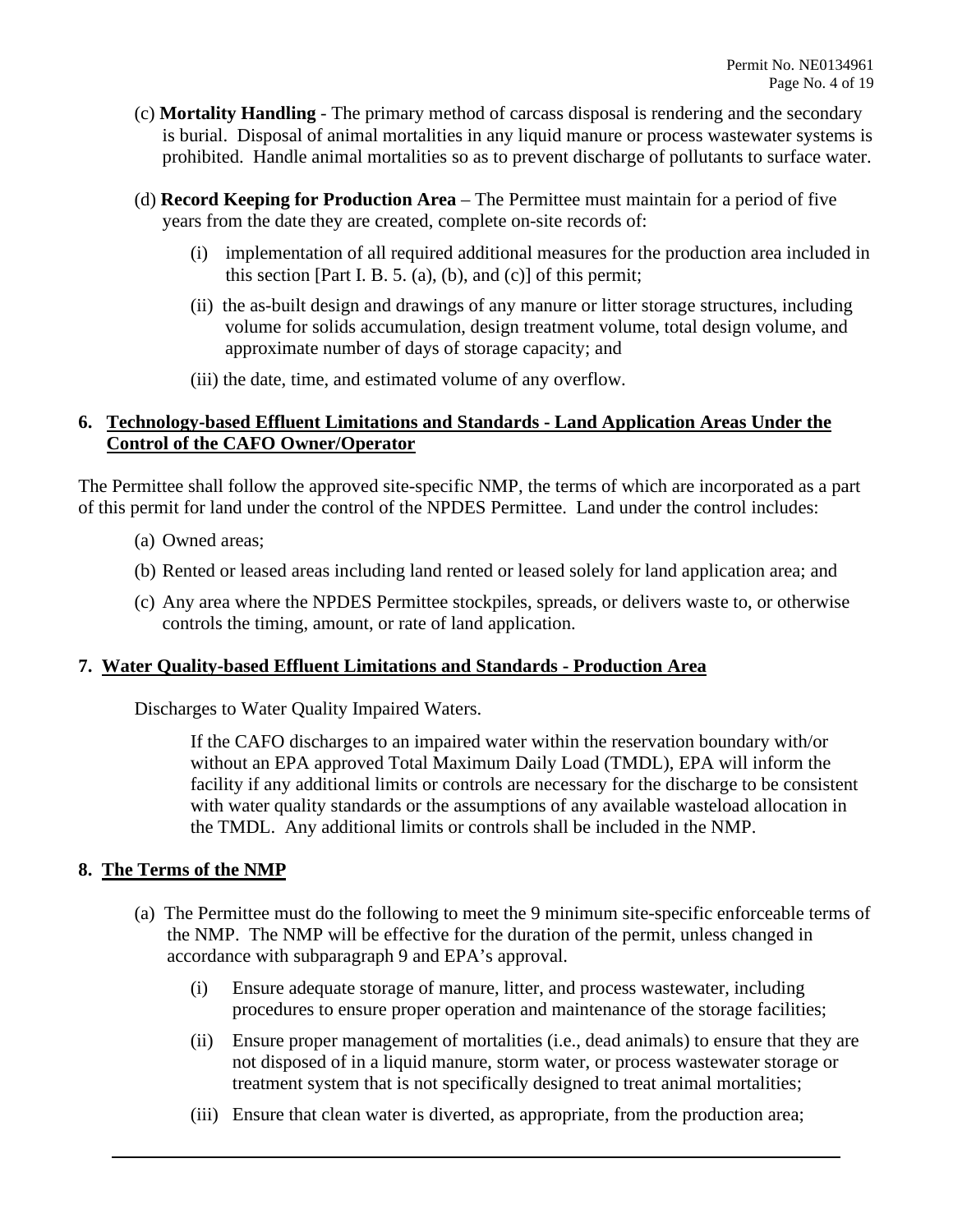- (iv) Prevent the direct contact of confined animals with waters of the United States;
- (v) Ensure that chemicals and other contaminants handled on-site are not disposed of in any manure, litter, process wastewater, or storm water storage or treatment system unless specifically designed to treat such chemicals or contaminants;
- specific land application maps in the NMP appendix); (vi) Identify appropriate site specific conservation practices to be implemented, including as appropriate buffers or equivalent practices, to control runoff of pollutants to waters of the United States (setback distances as specified in this permit; setbacks shown on
- (vii) Identify protocols for appropriate testing of manure, litter, process wastewater, and soil;
- Additional Terms of the NMP in Part I, B. 8. b); and (viii) Establish protocols to land apply manure, litter, or process wastewater in accordance with site specific nutrient management practices that ensure appropriate agricultural utilization of the nutrients in the manure, litter, or process wastewater (under
- (ix) Identify specific records that will be maintained.
- (b) Additional Terms of the Nutrient Management Plan for Land Application (Narrative Approach):
	- (i) List of the fields and acres available for land application (land application maps with setbacks are included in the NMP);
	- (ii) Timing limitations (none applicable);
	- (iii) The outcome of the field-specific assessment of the potential for phosphorus transport from each field. Referred to as the P-Index (as specified in the NMP);
	- (iv) The crops to be planted in each field (includes alternative crops as specified in the NMP**)**;
	- (v) The realistic/expected yield goal for each crop **(**as specified in the NMP**)**;
	- (vi) The nitrogen and phosphorus recommendations (or uptake) for each crop for each field (as specified in the NMP);
	- (vii) The methodology or calculations used to derive the amounts of manure, litter, and process wastewater to be land applied (as discussed in the NMP); and
	- the NMP and to be submitted annually with the annual report). (viii) The maximum amount of nitrogen and/or phosphorus derived from all sources of nutrients, for each crop in the NMP, in pounds per acre, for each field (as specified in

#### **9. Changes to the Nutrient Management Plan**

 a. The CAFO owner or operator shall provide the EPA Director, if requested, with the most of the results of calculations of application rates for manure, litter, and process wastewater as required in Part III. B. 9. current version of the NMP and identify changes from the previous version, with the exception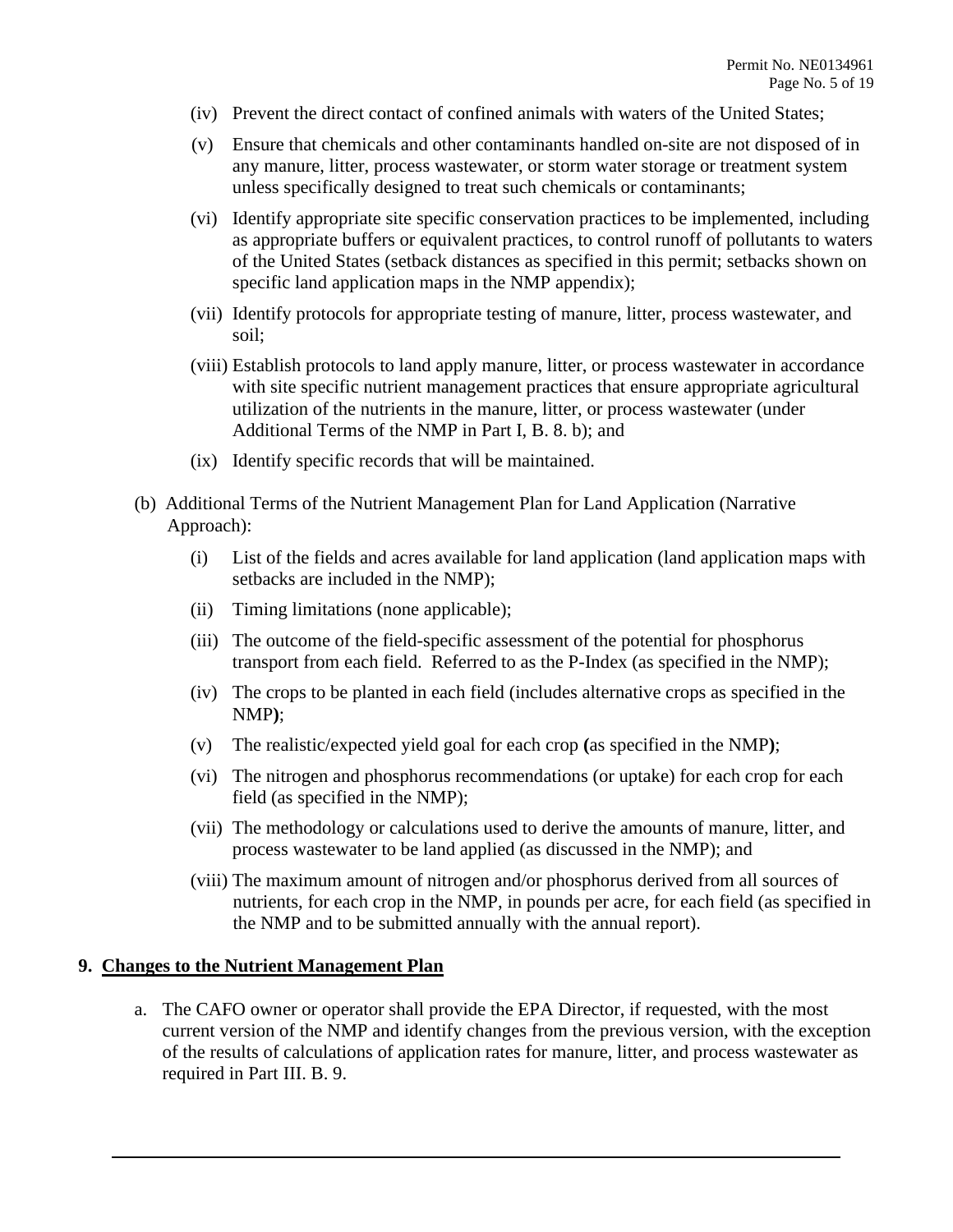- standards and shall determine whether the changes to the NMP necessitate revision to the determine whether such changes are substantial. Substantial changes to the terms of a NMP b. When changes to an NMP are submitted to the EPA Director, the Director will review the revised NMP to ensure that it meets the requirements of the applicable effluent limitations and terms of the NMP incorporated into the permit issued to the CAFO. The Director must incorporated as terms and conditions of a permit include, but are not limited to:
	- i. Addition of new land application areas not previously included in the NMP;
	- ii. Addition of any crop or other uses not included in the terms of the NMP; and
	- iii. Changes to site specific components of the NMP, where such changes are likely to increase the risk of nitrogen and phosphorus transport to waters of the United States.
- c. If the EPA Director determines that the changes to the terms of the NMP are not substantial, the Director will include the revised NMP in the permit record, revise the terms of the permit based on the site specific NMP, and notify the Permittee and the public of any changes to the terms of the permit based on revisions to the NMP.
- the Permittee available for public review and comment, and respond to all significant d. If the EPA Director determines that the changes to the terms of the NMP are substantial, the Director will notify the public, make the proposed changes and the information submitted by comments received during the comment period. The Director may require the Permittee to further revise the NMP, if necessary. Once the Director incorporates the revised terms of the NMP into the permit, the Director will notify the Permittee of the revised terms and conditions of the permit.

#### **10. Manure and Soil Sampling**

 Manure and process wastewater must be analyzed at least once annually for nitrogen and phosphorus any manure or process wastewater and then at least every five years thereafter if used anytime in the five years for land application. The results of these analyses must to be used in determining application rates content. Soil phosphorus content shall be analyzed at each application site prior to the first application of for manure, litter, and process wastewater.

#### **11. Inspection of Land Application Equipment for Leaks**

The Permittee shall annually inspect equipment used for land application of manure, litter, or process wastewater for leaks.

#### **12***.* **Record Keeping Requirements**

The Permittee shall maintain for a period of five years complete on-site records, including the site-specific NMP, documenting implementation of all required land application practices, in accordance with the specifications in Part II. B. Inspection, Monitoring, and Recordkeeping Requirements of this permit.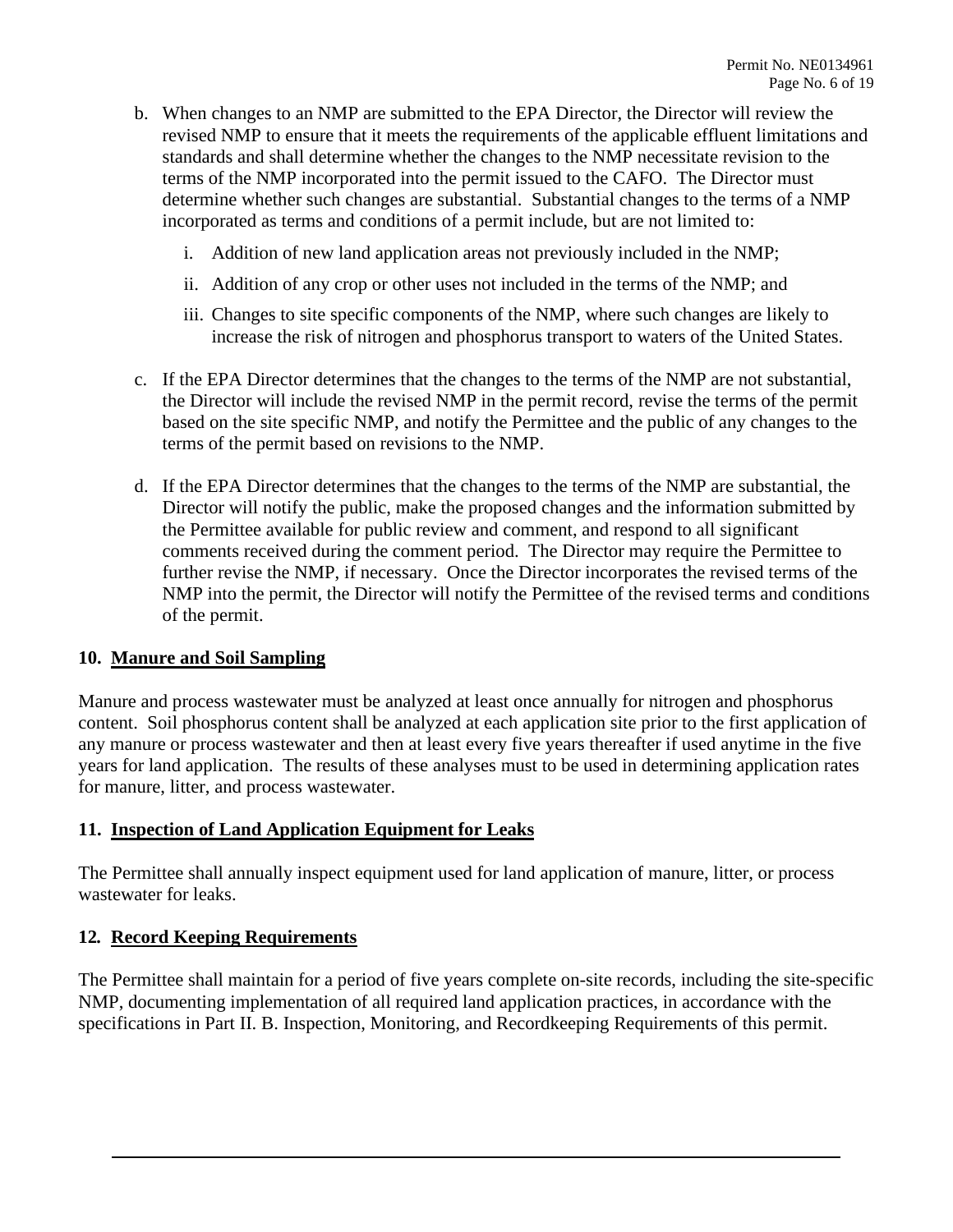# **C. Best Management Practices**

 **Land Application Setback Requirements** – Manure, litter, or process wastewater may not be applied or intake structures, sinkholes, agricultural well heads, or other conduits to surface waters of the United stockpiled closer than 100 feet to any down-gradient surface waters of the United States, open tile line States.

#### As a compliance alternative, the permittee may:

- (i) substitute a 35-foot wide permanent strip of a dense perennial vegetated buffer where applications of manure, litter, or process wastewater are prohibited, or
- (ii) demonstrate to EPA Region, VII that a setback or buffer is not necessary because implementation of alternative conservation practices or field-specific conditions will provide pollutant reductions equivalent to or better than the reductions that would be achieved by the 100-foot setback.

#### **D**. **Agricultural Stormwater**

 A discharge from the land areas under the control of the Permittee is prohibited, except for discharges of agricultural storm water. For the purposes of this permit, agricultural storm water is a precipitation Permittee where the manure, litter, or process wastewater has been applied in accordance with the terms related discharge of manure, litter, or process wastewater from land areas under the control of the of the nutrient management plan, as specified in this permit.

### **E. Facility Closure**

The following conditions shall apply to the closure of the holding pond(s).

#### **1. Closure of the Holding Pond(s) and Other Surface Impoundments**

- (a) The holding pond(s) shall not be abandoned but shall be maintained at all times until closed in compliance with this section.
- pond(s) is not in use for a period of 12 consecutive months, it must be properly closed unless the (b) The holding pond(s) must be properly closed if the Permittee ceases operation. In addition, if the facility is financially viable, intends to resume use of the structure at a later date, and either: 1) maintains the structure as though it were actively in use, to prevent compromise of structural integrity; or 2) removes manure and wastewater to a depth of one foot or less and refills the structure with clean water to preserve the integrity of the synthetic or earthen liner. In either case, the Permittee shall notify EPA of the action taken, and shall conduct the routine inspections, maintenance, and record keeping required by this permit as though the structure were in use. Prior to restoration or use of the structure, the Permittee shall notify EPA and provide the opportunity for inspection.
- (c) Closure of the holding pond(s) must be consistent with Natural Resources Conservation Service (NRCS), Conservation Practice Standard, Waste Facility Closure, Code 360. Consistent with this standard, the Permittee shall remove all waste materials to the maximum extent practicable and dispose of them in accordance with the Permittee's NMP, unless authorized in writing by EPA.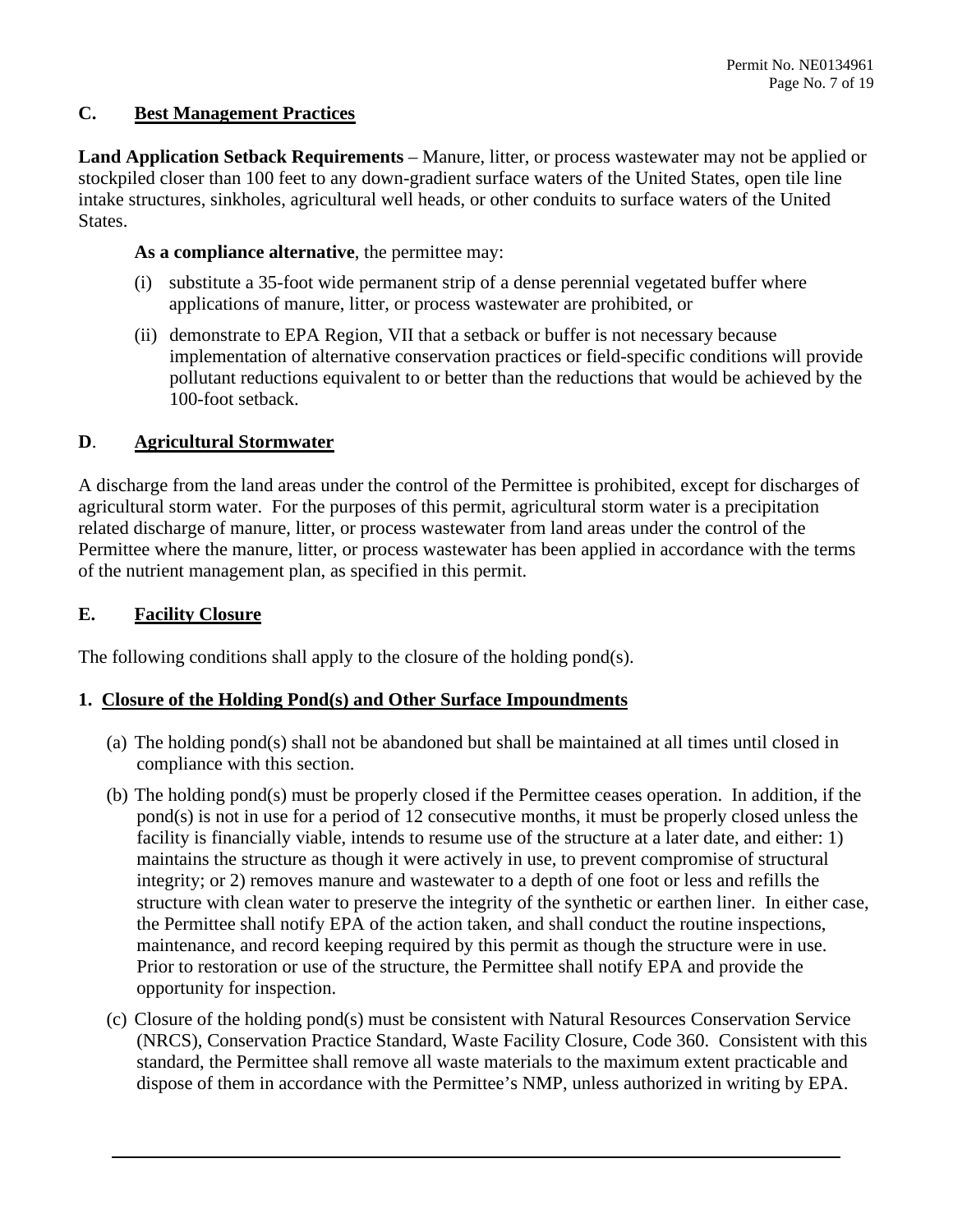(d) Unless otherwise authorized in writing by EPA, completion of closure of the pond(s) shall occur as promptly as possible after the Permittee ceases to operate or, if the Permittee has not ceased operations, 12 months from the date on which the use of the structure ceased, unless the lagoons or basins are being maintained for possible future use in accordance with the requirements herein.

#### **F. Requirements for the Transfer of Manure, Litter, and Process Wastewater**

In cases where CAFO-generated manure, litter, or process wastewater is sold or given away, the Permittee must comply with the following conditions:

- (a) Maintain records showing the date and amount of manure, litter, and/or process wastewater that leaves the permitted operation;
- (b) Record the name and address of the recipient(s);
- litter, and/or process wastewater; and (c) Provide the recipient(s) with representative information on the nutrient content of the manure,
- (d) Retain these records on-site for a period of five years and submit these records to EPA upon request.

#### **Part II. INSPECTION, MONITORING, AND RECORD KEEPING REQUIREMENTS**

#### **A. Notification of Discharges Resulting from Manure, Litter, and Process Wastewater Storage, Handling, On-site Transport, and/or Application**

#### **1. Discharge of Pollutants**

required to: If, for any reason, there is a discharge of pollutants to a water of the United States, the Permittee is

- required to: (a) Call the EPA, Region VII Water Branch Chief, Enforcement & Compliance Assurance Division (ECAD), within 24 hours of becoming aware of the discharge at **913-551-7810 or 913-281-0991** after 5 p.m. Monday - Friday or weekends and holidays; and
	- (b) Notify EPA in writing within **seven (7) days** of the discharge from the facility. The Permittee shall keep a copy of the notification submitted to EPA. The discharge notification shall include the following information:
		- (i) A description of the discharge and its cause, including a description of the flow path to the receiving water body;
		- (ii) An estimate of the flow and volume discharged;
		- (ii) An estimate of the flow and volume discharged; (iii) A description of the impact on the receiving water body;
		- (iv) The period of the discharge, including starting dates and times, and if not (iv) The period of the discharge, including starting dates and times, and if not corrected, the anticipated time it is expected to cease and the steps being taken or to reduce, eliminate, and prevent recurrence of the disc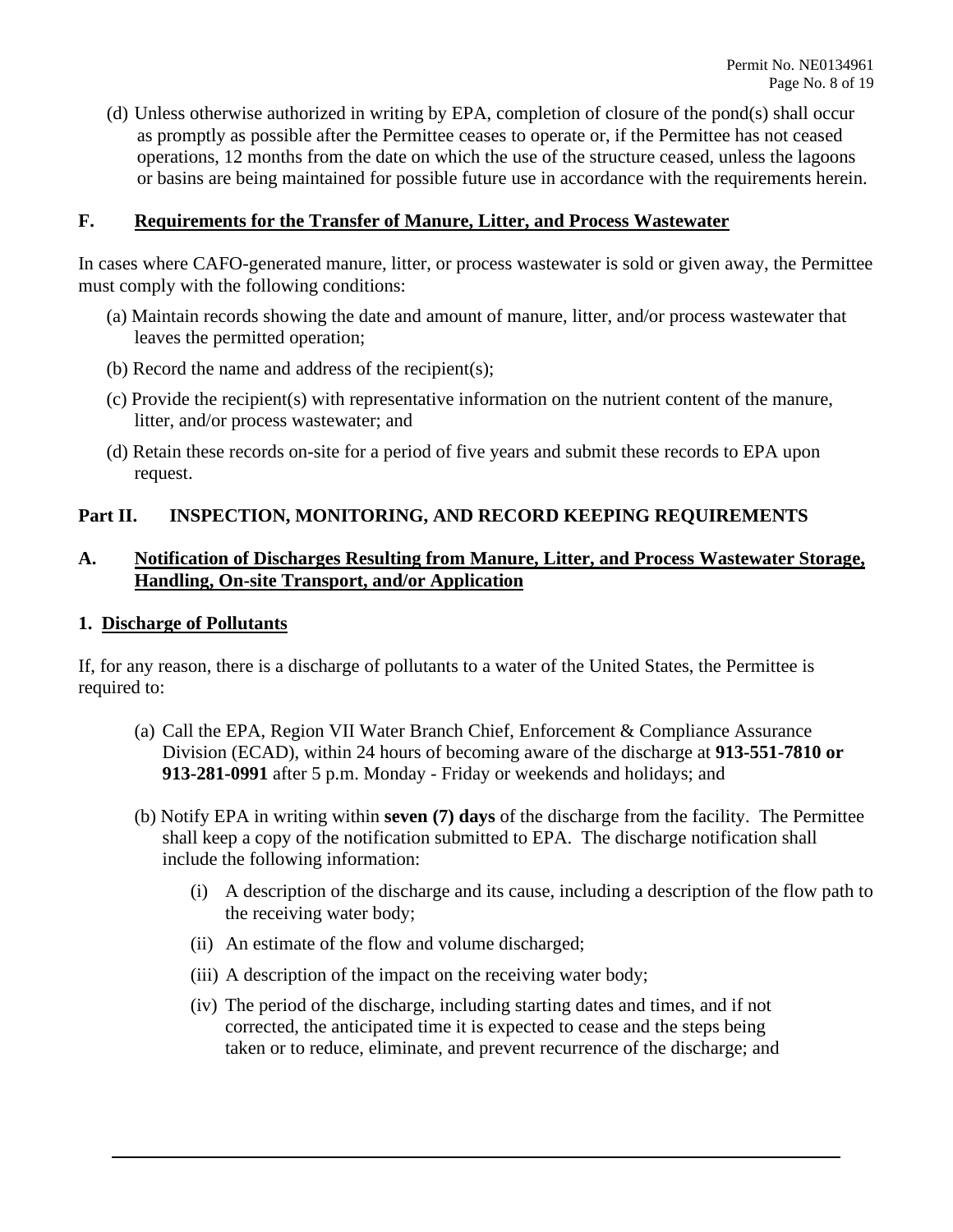(v) The written discharge notification shall be submitted to the following address:

 Enforcement & Compliance Assurance Division Chief, Water Branch U.S. EPA REGION VII 11201 Renner Boulevard Lenexa, KS 66219

(vi) And a copy of the written discharge notification shall be submitted to:

 Macy, Nebraska 68039 Tribal Chairperson Omaha Tribe of Nebraska P.O. Box 400

#### **B. Inspection, Monitoring, and Record Keeping Requirements**

The Permittee shall inspect, monitor, and record the results of such inspection and monitoring in accordance with the requirements of the following table:

| <b>Large CAFO Permit Record Keeping Requirements</b>                                                                                                                                                                                                                                                         |                      |                                |  |  |  |
|--------------------------------------------------------------------------------------------------------------------------------------------------------------------------------------------------------------------------------------------------------------------------------------------------------------|----------------------|--------------------------------|--|--|--|
| <b>Parameter</b>                                                                                                                                                                                                                                                                                             | <b>Units</b>         | <b>Frequency</b>               |  |  |  |
| <b>Permit and Nutrient Management Plan</b>                                                                                                                                                                                                                                                                   |                      |                                |  |  |  |
| CAFO must maintain on-site a copy of the current NPDES permit,<br>including the permit authorization notice                                                                                                                                                                                                  | N/A                  | Maintain at all<br>times       |  |  |  |
| CAFO must maintain on-site a current site specific NMP that<br>reflects existing operational characteristics; operation must also<br>maintain on-site all necessary records to document that the NMP is<br>being properly implemented with respect to the minimum<br>practices defined in 40 CFR § 122.42(e) | N/A                  | Maintain at all<br>times       |  |  |  |
| <b>Soil and Manure/Wastewater Nutrient Analysis</b>                                                                                                                                                                                                                                                          |                      |                                |  |  |  |
| Analysis of manure, litter, and process wastewater to determine<br>nitrogen and phosphorus content <sup>1</sup>                                                                                                                                                                                              | ppm or<br>pounds/ton | At least<br>annually           |  |  |  |
| Analysis of soil in all fields where land application activities are<br>conducted to determine phosphorus content <sup>1</sup>                                                                                                                                                                               | ppm                  | At least once<br>every 5 years |  |  |  |
| <b>Operation and Maintenance</b>                                                                                                                                                                                                                                                                             |                      |                                |  |  |  |
| Visual inspection of all water lines                                                                                                                                                                                                                                                                         | N/A                  | Daily $2$                      |  |  |  |
| Inspections at least once a year to determine the sludge and<br>sediment accumulation level in liquid impoundments                                                                                                                                                                                           | N/A                  | At least<br>annually           |  |  |  |
| Documentation of depth of manure and process wastewater in all<br>liquid impoundments                                                                                                                                                                                                                        | Feet                 | Weekly                         |  |  |  |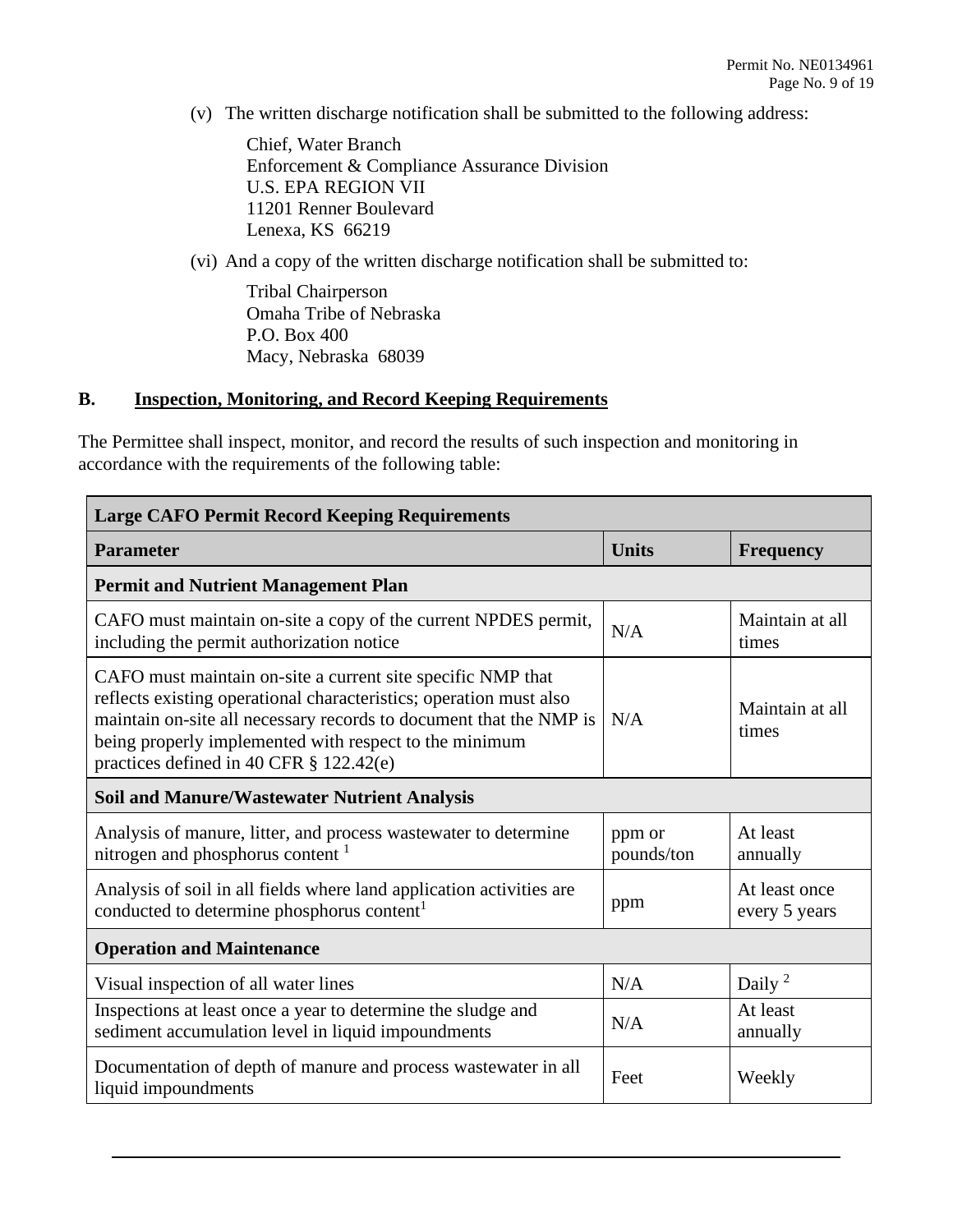unless revised

| <b>Large CAFO Permit Record Keeping Requirements</b>                                                                                                                                                                                                                 |                                                                                                                |                                                                                                |  |  |
|----------------------------------------------------------------------------------------------------------------------------------------------------------------------------------------------------------------------------------------------------------------------|----------------------------------------------------------------------------------------------------------------|------------------------------------------------------------------------------------------------|--|--|
| <b>Parameter</b>                                                                                                                                                                                                                                                     | <b>Units</b>                                                                                                   | <b>Frequency</b>                                                                               |  |  |
| Weekly inspections at the production area of all storm water<br>diversion devices, runoff diversion structures, and devices<br>channeling contaminated storm water to the facilities                                                                                 | N/A                                                                                                            | Weekly                                                                                         |  |  |
| Documentation of all corrective actions taken; deficiencies not<br>corrected within 30 days must be accompanied by an explanation<br>of the factors preventing immediate correction                                                                                  | N/A                                                                                                            | When corrective<br>actions are<br>required                                                     |  |  |
| Documentation of animal mortality handling practices                                                                                                                                                                                                                 | Per animal<br>unit                                                                                             | When required                                                                                  |  |  |
| Design documentation for all manure, litter, and wastewater<br>storage structures including the following information:<br>• Volume for solids accumulation<br>• Design treatment volume<br>Total design storage volume<br>• Days of storage capacity                 | <b>All Volumes</b><br>must be in<br>acre feet or<br>gallons<br>Calendar days                                   | Once in the<br>permit term<br>Updates are<br>required if/when<br>facility design is<br>revised |  |  |
| Documentation of all overflows from all manure and wastewater<br>retention structures and any discharges into waters of the U.S.<br>from manure stockpiles shall include:<br>• Date and time of overflow or discharge<br>• Estimated volume of overflow or discharge | Month/day/yr<br>Volume in                                                                                      |                                                                                                |  |  |
|                                                                                                                                                                                                                                                                      | gallons                                                                                                        |                                                                                                |  |  |
| <b>Land Application</b>                                                                                                                                                                                                                                              |                                                                                                                |                                                                                                |  |  |
| For each application event where manure, litter, or process wastewater is applied, documentation of<br>the following by field:                                                                                                                                       |                                                                                                                |                                                                                                |  |  |
| Date of application<br>• Method of application<br>Weather conditions at the time of application and for 24<br>hours prior to and following application<br>Total amount of nitrogen and phosphorus applied                                                            | • Month/day/yr<br>• Broadcast or<br>incorporated<br>Inches/day of<br>precipitation<br>• Pounds/acre<br>N and P | Per application<br>event                                                                       |  |  |
| Documentation of the actual crop planted and actual yield for each<br>field                                                                                                                                                                                          | Yield in<br>bushels/acre                                                                                       | Annual                                                                                         |  |  |
| Documentation of test methods and sampling protocols used to                                                                                                                                                                                                         | N/A                                                                                                            | Once in the<br>permit term                                                                     |  |  |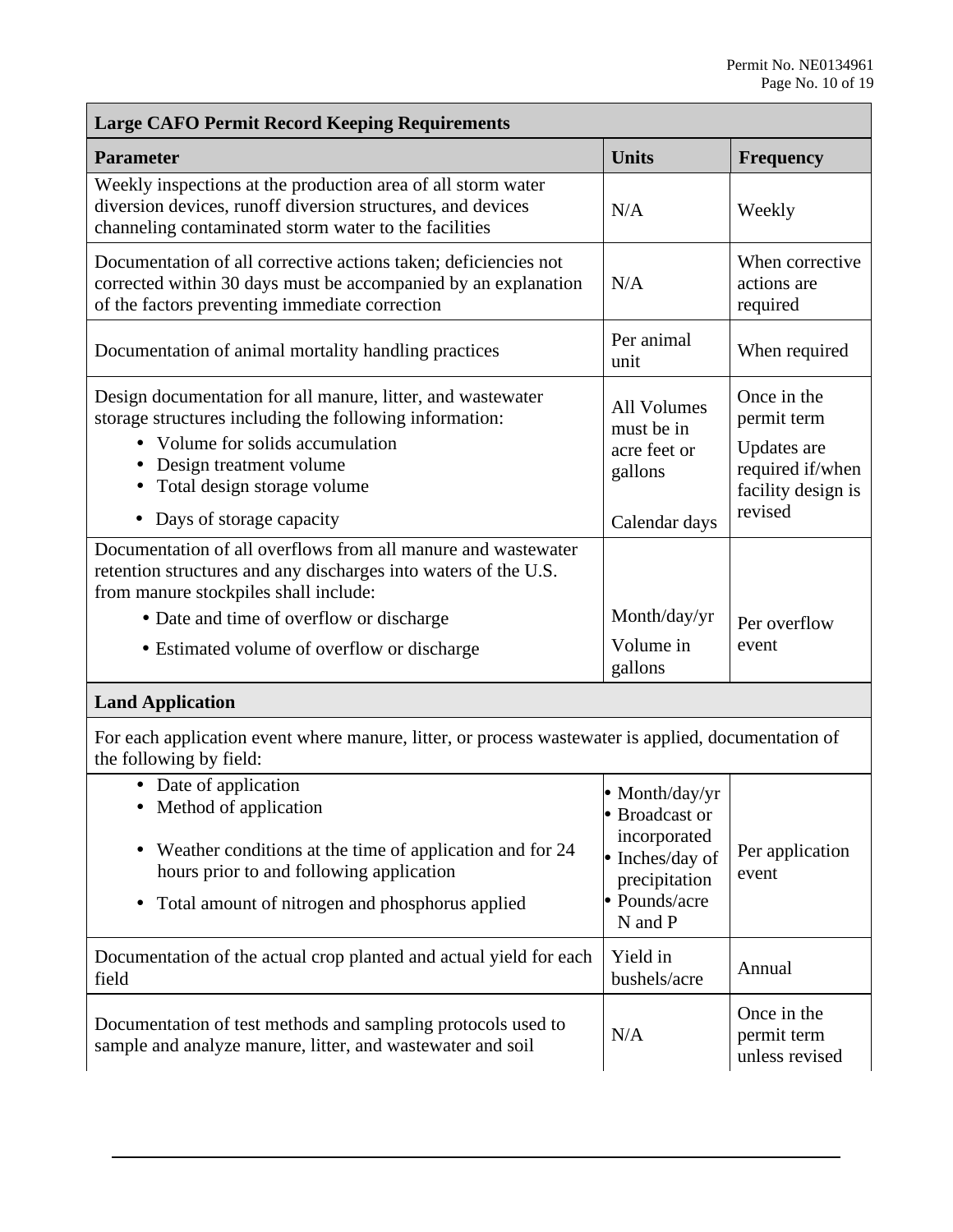#### **Large CAFO Permit Record Keeping Requirements**

| <b>Parameter</b>                                                                                                                                                                   | <b>Units</b> | <b>Frequency</b>                                                                               |
|------------------------------------------------------------------------------------------------------------------------------------------------------------------------------------|--------------|------------------------------------------------------------------------------------------------|
| Documentation of the basis for the application rates used for each<br>field where manure, litter, or wastewater is applied                                                         | N/A          | Once in the<br>permit term<br>unless revised                                                   |
| Documentation showing total nitrogen and phosphorus to be<br>applied to each field including nutrients from the application of<br>manure, litter, and wastewater and other sources | Pounds/acre  | Once in the<br>permit term<br>Updates are<br>required if/when<br>facility design is<br>revised |
| Documentation of manure application equipment inspection                                                                                                                           | N/A          | Annually                                                                                       |

<sup>1</sup> Refer to the NRCS Nebraska nutrient management technical standard for the specific analyses to be used.<br><sup>2</sup> Visual inspections shall take place daily during the course of normal operations. Operations may choose to

 $2$  Visual inspections shall take place daily during the course of normal operations. Operations may choose to make a weekly entry that the required daily inspections have been completed.

# **PART III. ANNUAL REPORTING REQUIREMENTS**

#### **A. Reporting Deadline**

 The Permittee must submit an annual report to EPA by March **31ST** of each year. The annual report shall be submitted to EPA, Region VII at:

> Water Division, Permits & Loans Branch CAFO Permit Coordinator U.S. EPA REGION VII 11201 Renner Boulevard Lenexa, KS 66219

#### **Contents of Annual Report**

# **B.** Contents of Annual Report<br>The annual report must include the following information:

- 1. The maximum number and type of animals confined at any one time during each month of the year, whether in open confinement or housed under roof;
- 2. Estimated amount of total manure, litter, and process wastewater generated by the CAFO in the previous 12 months (tons/gallons);
- 3. Estimated amount of total manure, litter and process wastewater transferred to other person(s) by the CAFO in the previous 12 months (tons/gallons);
- 4. Total number of acres under control of the CAFO that were used for land application of manure, litter, and process wastewater in the previous 12 months;
- have occurred in the previous 12 months, including date, time, and approximate volume; 5. Summary of all manure, litter, and process wastewater discharges from the production area that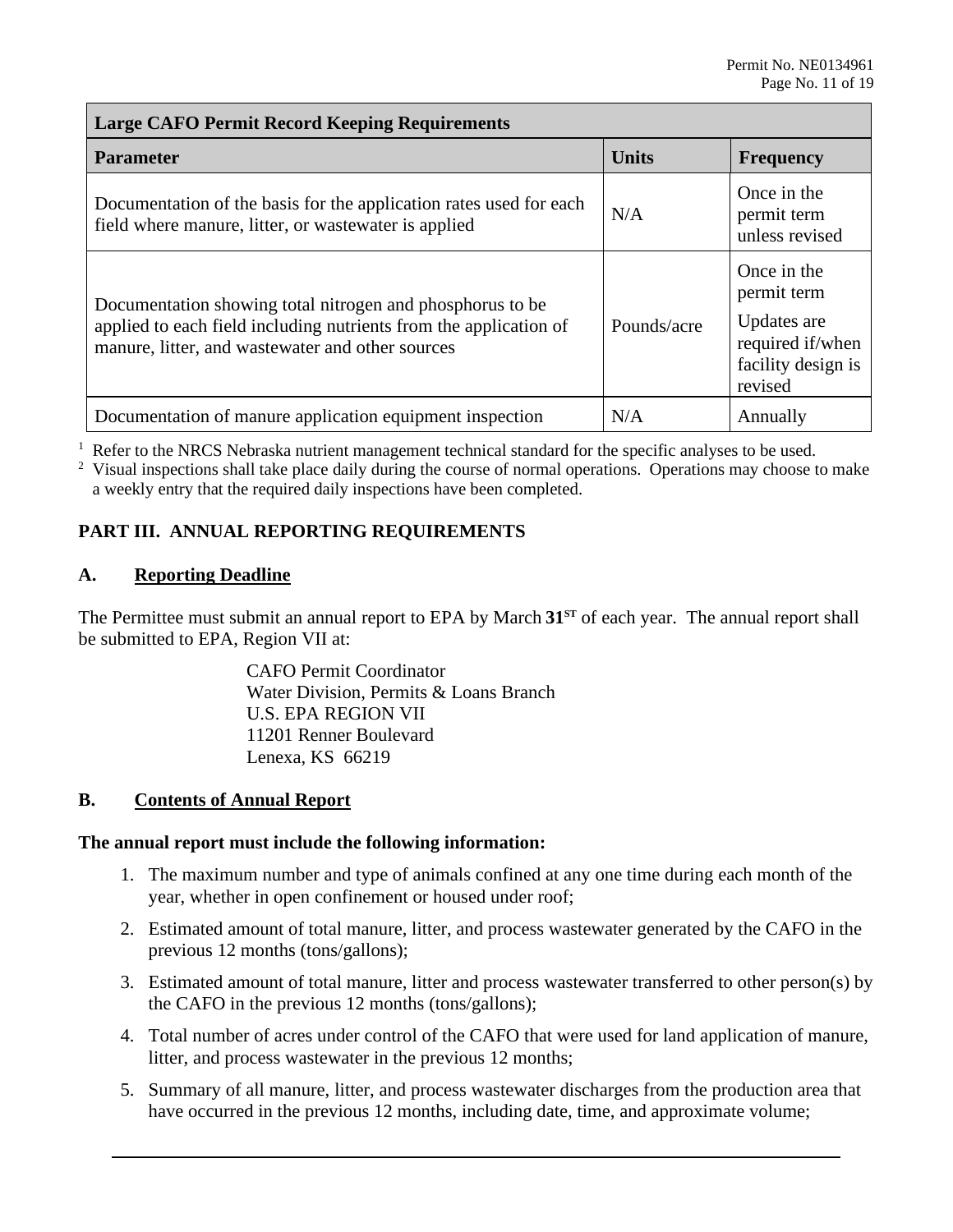- 6. A statement indicating whether the current version of the NMP was developed or approved by a certified nutrient management planner;
- 7. Actual crops planted and actual yields for each field for the preceding twelve (12) months;
- 8. Results of all samples of manure, litter, or process wastewater for nitrogen and phosphorus content for manure, litter, and process wastewater that was land applied;
- 9. Results of calculations conducted in accordance with those submitted in the approved NMP;
- 10. Amount of manure, litter, and process wastewater applied to each field during the preceding twelve (12) months;
- 11. The results of any soil testing conducted during the preceding twelve (12) months; and
- 12. The amount of any supplemental fertilizer applied during the preceding twelve (12) months.

# **PART IV. STANDARD PERMIT CONDITIONS**

#### **A. General Conditions**

#### **1. Introduction**

In accordance with the provisions of 40 CFR § 122.41, et. seq., this permit incorporates by reference all conditions and requirements applicable to NPDES Permits set forth in the Act, as well as all applicable regulations.

#### **2. Duty to Comply**

The Permittee must comply with all conditions of this permit. Any permit noncompliance constitutes a violation of the Act and is grounds for enforcement action(s), changes to or termination of the permit, or denial of a permit renewal application.

#### **3. Duty to Reapply**

 permit, the Permittee must apply for and obtain a new permit. The Permittee shall submit a new If the Permittee wishes to continue an activity regulated by this permit after the expiration date of this application to the U.S. EPA, at least 180 days before the expiration date of this permit. The application shall be sent to:

> CAFO Permit Coordinator Water Division, Permits & Loans Branch U.S. EPA REGION VII 11201 Renner Boulevard Lenexa, KS 66219

The terms and conditions of this permit continue in force until the effective date of the new permit (or permit denial) only if the Permittee has submitted a timely and complete application under 40 CFR § 122.21 for a renewal permit and the Permitting Authority, through no fault of the Permittee, does not issue a new permit (or deny the permit) before the expiration date of this permit. The permit continued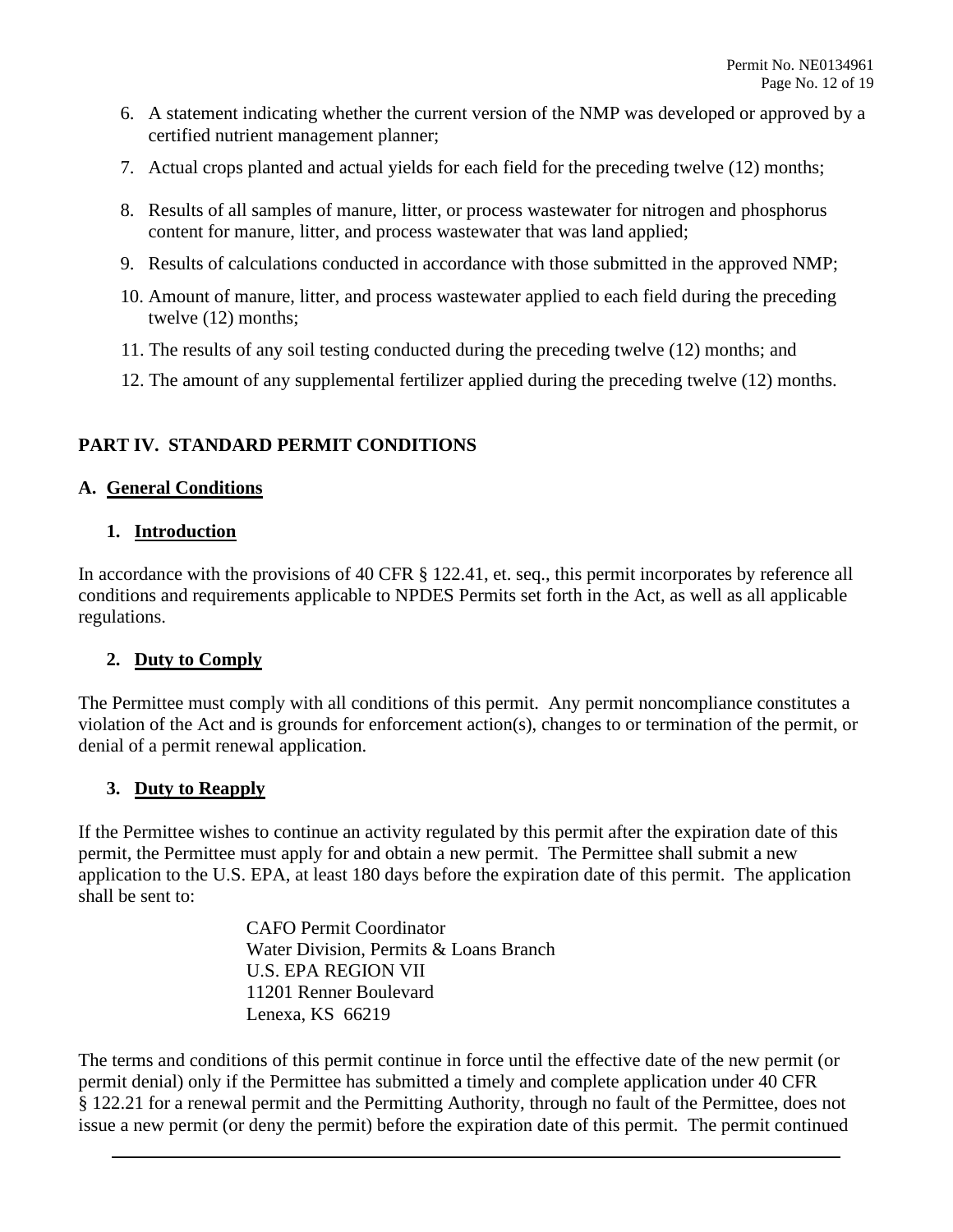beyond the expiration date remains fully effective and enforceable, subject to the actions set forth in 40 CFR § 122.6(c).

# **4. Permit Actions**

 This permit may be modified, revoked and reissued, or terminated for cause. The filing of a request for a permit modification, revocation and reissuance, or termination, or a notification of planned changes or anticipated noncompliance, does not suspend the Permittee's obligation to comply with the permit condition.

# **5. Property Rights**

The issuance of this permit does not convey any property rights of any sort, or any exclusive privileges, nor does it authorize any injury to private property or any invasion of personal rights, nor any infringement of Federal, State/Tribal or local laws or regulations.

# **6. Duty to Provide Information**

 upon request, copies of records that must be kept as required by this permit. The Permittee shall furnish to the Director, within a reasonable time, any information which the Director may request to determine whether cause exists for modifying, revoking and reissuing, or terminating this permit, or to determine compliance with this permit. The Permittee shall also furnish to the Director,

# **7. Criminal and Civil Liability**

Nothing in this permit shall be construed to relieve the Permittee from civil or criminal penalties for noncompliance. Any false or materially misleading representation or concealment of information required to be reported by the provisions of this permit, the Act, or applicable regulations, which avoids or effectively defeats the regulatory purpose of the permit may subject the Permittee to criminal enforcement pursuant to 18 U.S.C. Section 1001.

# **8. State/Tribal Laws**

 Nothing in this permit shall be construed to preclude the institution of any legal action or relieve the State/Tribal law or regulation under authority preserved by Section 510 of the Act. Permittee from any responsibilities, liabilities, or penalties established pursuant to any applicable

# **9. Severability**

The provisions of this permit are severable, and if any provision of this permit or the application of any provision of this permit to any circumstance is held invalid, the application of such provision to other circumstances, and the remainder of this permit, shall not be affected thereby.

# **B. Proper Operation and Maintenance**

# **1. Need to Halt or Reduce Activity not a Defense**

It shall not be a defense for a Permittee in an enforcement action to plead that it would have been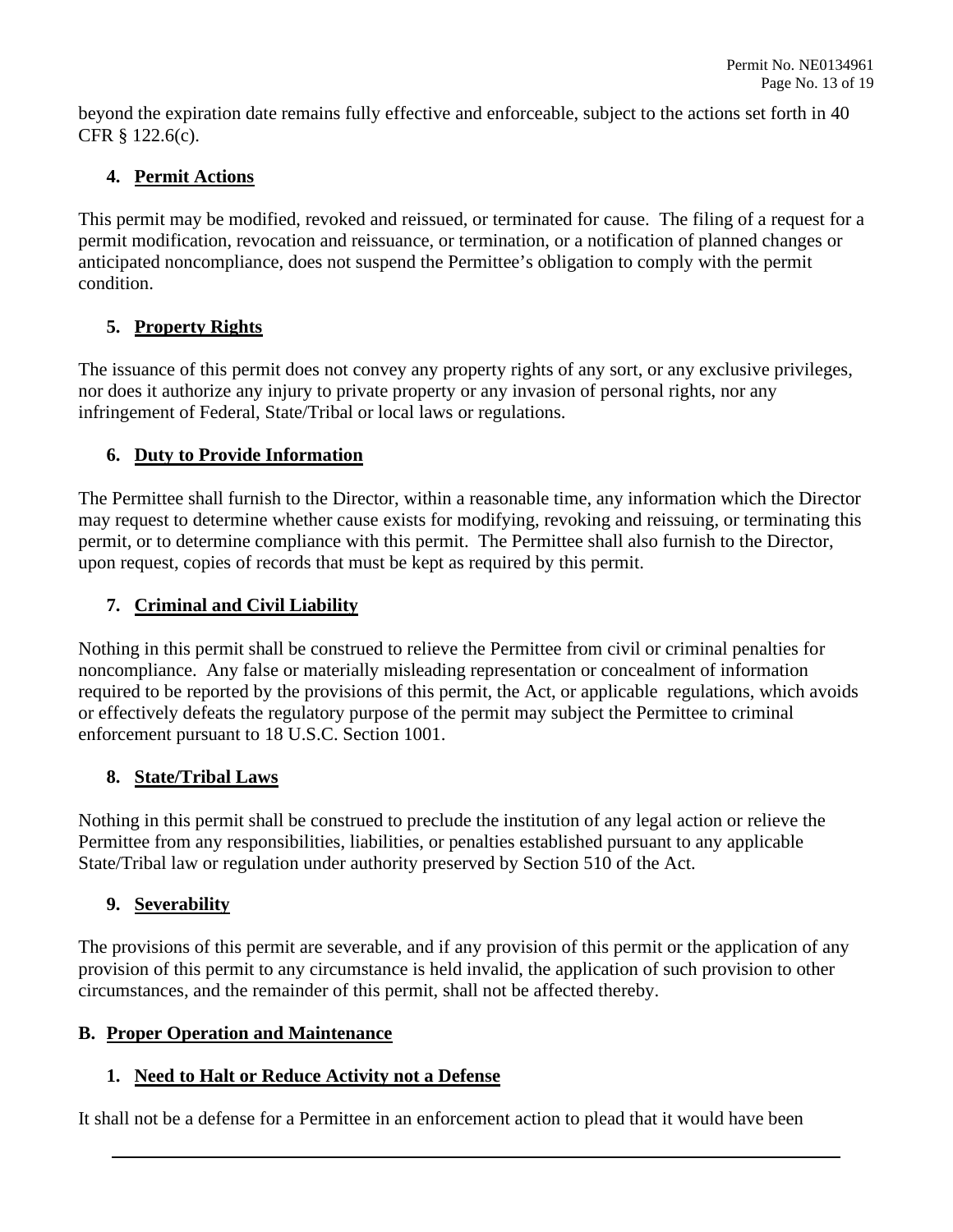necessary to halt or reduce the permitted activity in order to maintain compliance with the conditions of this permit.

# **2. Duty to Mitigate**

The Permittee shall take all reasonable steps to minimize or prevent any discharge in violation of this permit which has a reasonable likelihood of adversely affecting human health or the environment.

# **3. Proper Operation and Maintenance**

 the conditions of this permit. The Permittee shall, at all times, properly operate and maintain all facilities and systems of treatment and control (and related appurtenances) which are installed or used by the Permittee to achieve compliance with the conditions of this permit. This provision requires the operation of backup or auxiliary facilities or similar systems which are installed by the Permittee only when necessary to achieve compliance with

# **C. Monitoring and Records**

# **1. Inspection and Entry**

 credentials and other documents as may be required by law, entry into where the regulated activities or inspect facilities, practices, operations, and equipment; and sample or monitor at reasonable times for the The Permittee shall allow the EPA, or an authorized representative of EPA, upon the presentation of valid records are present. The Director must have access to and be able to make copies of any required records; purpose of assuring permit compliance or as otherwise authorized by the Act, any substances or parameters at any location.

# **2. Representative Sampling**

Samples and measurements taken for the purpose of monitoring shall be representative of the monitored activity.

# **3. Retention of Records**

 records, copies of all reports required by this permit, and records of all data used to complete the **measurement, report, or application.** This period may be extended by request of the Permitting Authority at any time. Data collected on site, data used to prepare annual reports, copies of annual The Permittee shall retain records of all monitoring information, including all calibration and maintenance application for this permit, **for a period of at least five years from the date of the sample,**  reports, and a copy of this NPDES permit must also be maintained on site.

# **4. Records Content**

Records of monitoring information shall include:

- (a) The date, exact place, and time of sampling or measurements;
- (b) The individual(s) who performed the sampling or measurements;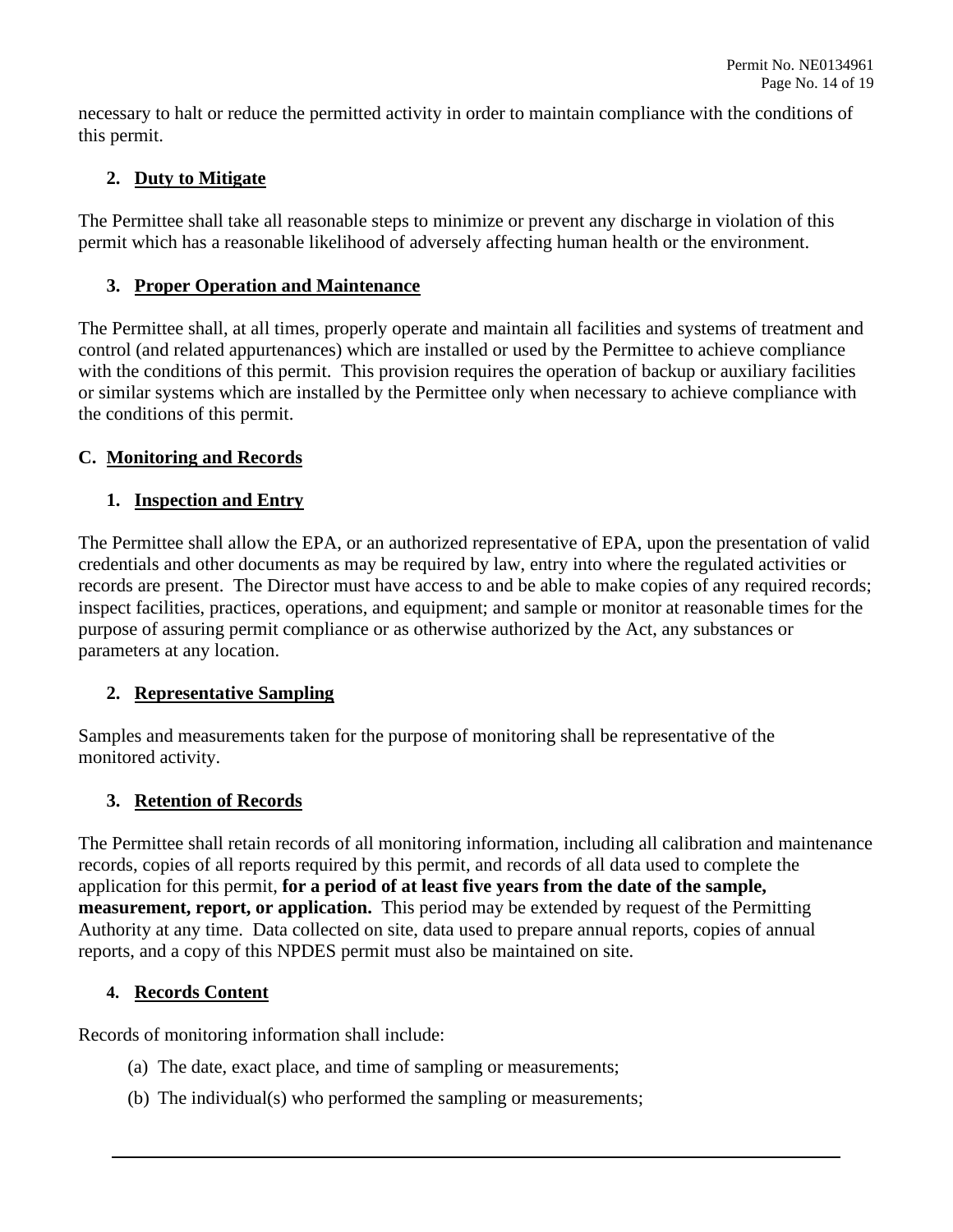- (c) The date(s) analyses were performed;
- (d) The individual(s) who performed the analyses;
- (e) The analytical techniques or methods used; and
- (f) The results of such analyses.

#### **D. Reporting Requirements**

#### **1. Planned Changes**

 The Permittee shall give notice to the EPA, Region VII as soon as possible of any planned physical alterations or additions to the permitted facility. Notice is required only when:

- whether a facility is a new source in 40 CFR § 122.29(b); or (a) The alteration or addition to a permitted facility may meet one of the criteria for determining
- effluent limitations in the permit, nor to notification requirements under 40 CFR § 122.42(a)(1); (b) The alteration or addition could significantly change the nature or increase the quantity of pollutants discharged. This notification also applies to pollutants which are subject neither to or
- (c) The alteration or addition results in a significant change in the Permittee's manure use or disposal practices, and such alteration, addition, or change may justify the application of permit conditions that are different from or absent in the existing permit. This includes notification of additional use or disposal sites not reported during the permit application process or not reported pursuant to a nutrient management plan.

#### **2. Anticipated Noncompliance**

The Permittee shall give advance notice to the EPA, Region VII of any planned physical alterations or additions or changes in activity which may result in noncompliance with requirements in this permit.

#### **3. Transfers**

A permit may be automatically transferred to another party if:

- (a) The Permittee notifies the EPA of the proposed transfer at least 30 days in advance of the proposed transfer date;
- (b) The notice includes a written agreement between the existing and new Permittee containing a specific date for transfer of permit responsibility, coverage, and liability between them; and
- the permit. If this notice is not received, the transfer is effective on the date specified in the (c) The EPA does not notify the existing Permittee of its intent to modify or revoke and reissue agreement mentioned in Part (b), above.

# **4. Twenty-four Hour Reporting**

 information must be provided orally within 24 hours from the time that the Permittee becomes aware of the circumstances to the Chief, Water Branch of the Enforcement & Compliance Assurance Division The Permittee shall report any noncompliance that may endanger human health or the environment. Any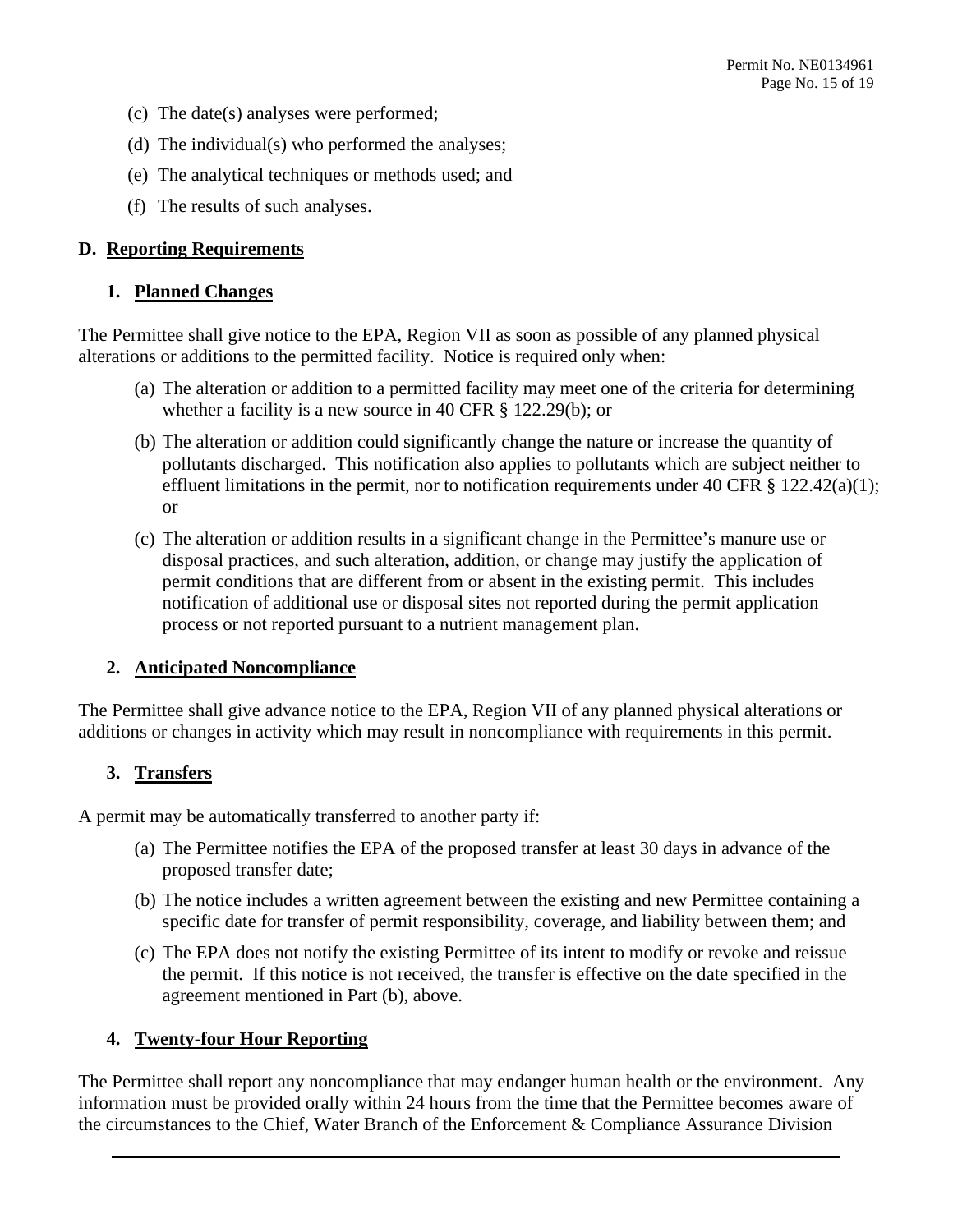(ECAD) at (913) 551-7810. Reports of noncompliance under this paragraph may be made to the EPA Spill Hotline at (913) 281-0991 if such noncompliance is discovered after regular business hours or on a weekend or holiday, or response assistance from EPA is requested.

 A written submission shall also be provided to the EPA, Region VII within five (5) days of the time the Permittee becomes aware of the circumstances. The report shall contain the following information:

- (a) A description of the noncompliance and its cause;
- (b) The period of noncompliance, including exact dates and times, and if the noncompliance has not been corrected, the anticipated time it is expected to continue; and
- (c) Steps taken or planned to reduce, eliminate, and prevent recurrence of the noncompliance.

#### **5. Other Noncompliance**

 in this Section under 4 (a), (b), and (c). The Permittee shall report all instances of noncompliance not reported under other specific reporting requirements at the time that annual reports are submitted. The reports shall contain the information listed

#### **6. Other Information**

 incorrect information in its application or other reports to the EPA, Region VII, it must promptly submit If the Permittee becomes aware that it failed to submit any relevant facts in its application or submitted such facts or information.

#### **E. Signatory Requirements**

 All applications, reports, or information submitted to the EPA Region VII shall be signed and certified consistent with 40 CFR § 122.22.

# **1. All permit applications shall be signed as follows:**

- (a) For a corporation: By a responsible corporate officer. For the purpose of this section, a responsible corporate officer means:
	- (i) A president, secretary, treasurer, or vice-president of the corporation in charge of a principal business function, or any other person who performs similar policy or decisionmaking functions for the corporation; or
	- taken to gather complete and accurate information for permit application requirements; (ii) The manager of one or more manufacturing, production, or operating facilities, provided, the manager is authorized to make management decisions which govern the operation of the regulated facility including having the explicit or implicit duty of making major capital investment recommendations, and initiating and directing other comprehensive measures to assure long term environmental compliance with environmental laws and regulations; the manager can ensure that the necessary systems are established or actions and where authority to sign documents has been assigned or delegated to the manager in accordance with corporate procedures; or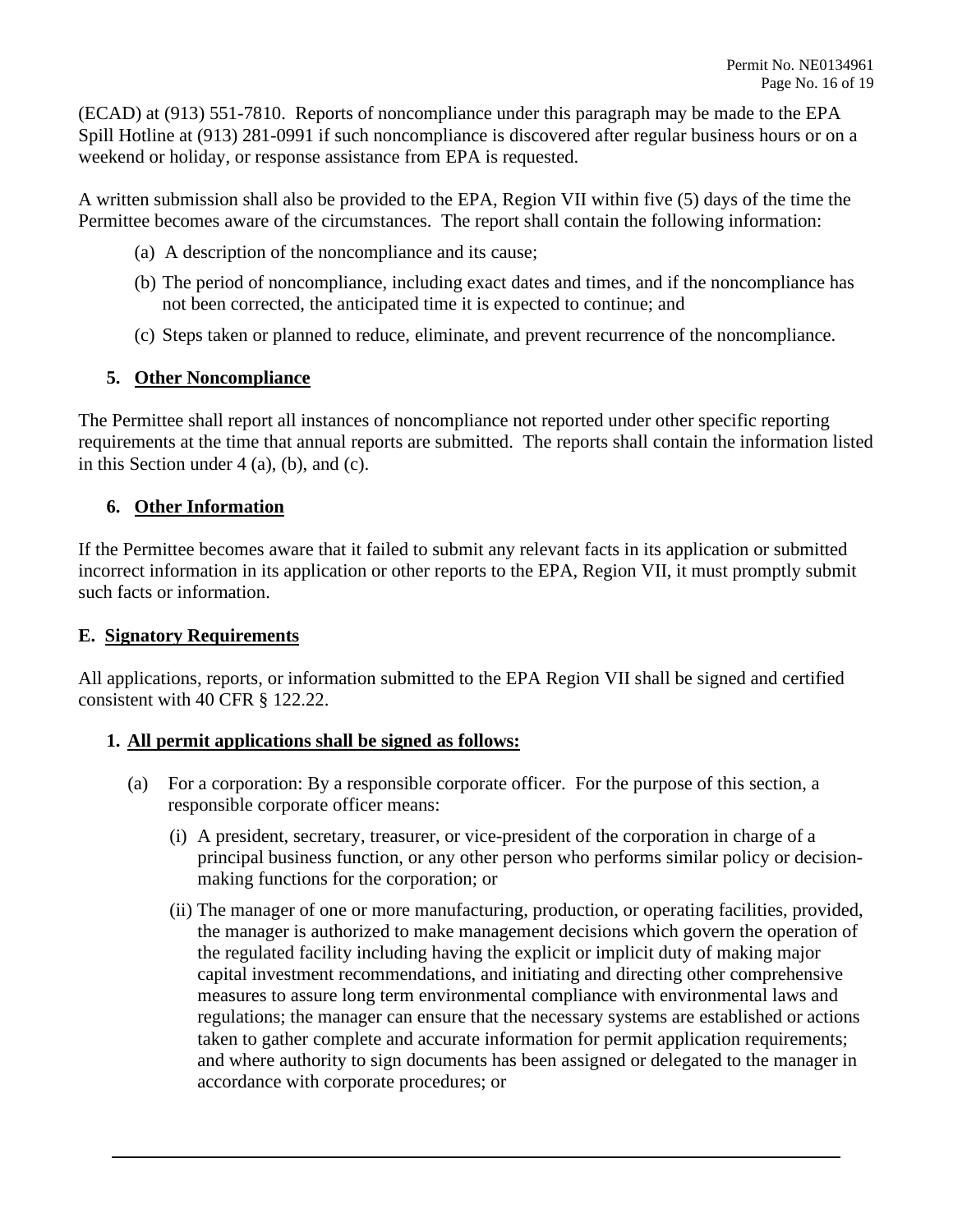(b) For a partnership or sole proprietorship: By a general partner for a partnership or the proprietor, respectively.

# **2. All reports shall be signed as follows:**

 All reports required by the permit and other information requested by the EPA, Region VII shall be signed by a person described above or by a duly authorized representative of that person. A person is a duly authorized representative only if:

- (a) The authorization is made in writing by a person described above;
- operator of a well or a well field, superintendent, position of equivalent responsibility, or any (b) The authorization specifies either an individual or a position having responsibility for the overall operation of the regulated facility or activity, such as the position of plant manager, individual or position having overall responsibility for environmental matters for the company. A duly authorized representative may thus be either a named individual or an individual occupying a named position; and,
- (c) The written authorization is submitted to the EPA, Region VII.

# **F. Certification**

Any person signing a document under this section shall make the following certification:

*"I certify under penalty of law that this document and all attachments were prepared under my direction or supervision in accordance with a system designed to assure that qualified personnel properly gather and evaluate the information submitted. Based on my inquiry of the person or persons who manage the system, or those persons directly responsible for gathering the information, the information submitted is, to the best of my knowledge and belief, true, accurate, and complete. I am aware that there are significant penalties for submitting false information, including the possibility of fine and imprisonment for knowing violations."* 

#### **G. Availability of Reports**

Although requested information must be submitted to the EPA, the Permittee is entitled to assert a business confidentiality claim pursuant to the regulations set forth in 40 CFR Part 2, Subpart B. If the EPA determines the information the Permittee has designated meets the criteria in 40 CFR § 2.208, the information will be disclosed only to the extent and by means of the procedures specified in Subpart B. Unless a confidentiality claim is asserted at the time the requested information is submitted, the EPA may make the information available to the public without further notice to the Permittee.

#### **H. Penalties for Violations of Permit Conditions**

 the Act, or any permit condition or limitation implementing such Sections, may be subject to a fine or The Act provides that any person who violates Sections 301, 302, 306, 307, 308, or 405 of the Act, or any permit condition or limitation implementing such Sections in a permit issued under Section 402 of the Act, is subject to civil monetary penalties not to exceed \$37,500 per day as modified from time-to-time under CFR Part 19 - Adjustment of Civil Monetary Penalties for Inflation for each violation under Section 309 of the Act. Any person who willfully or negligently violates Sections 301, 302, 306, 307, or 308 of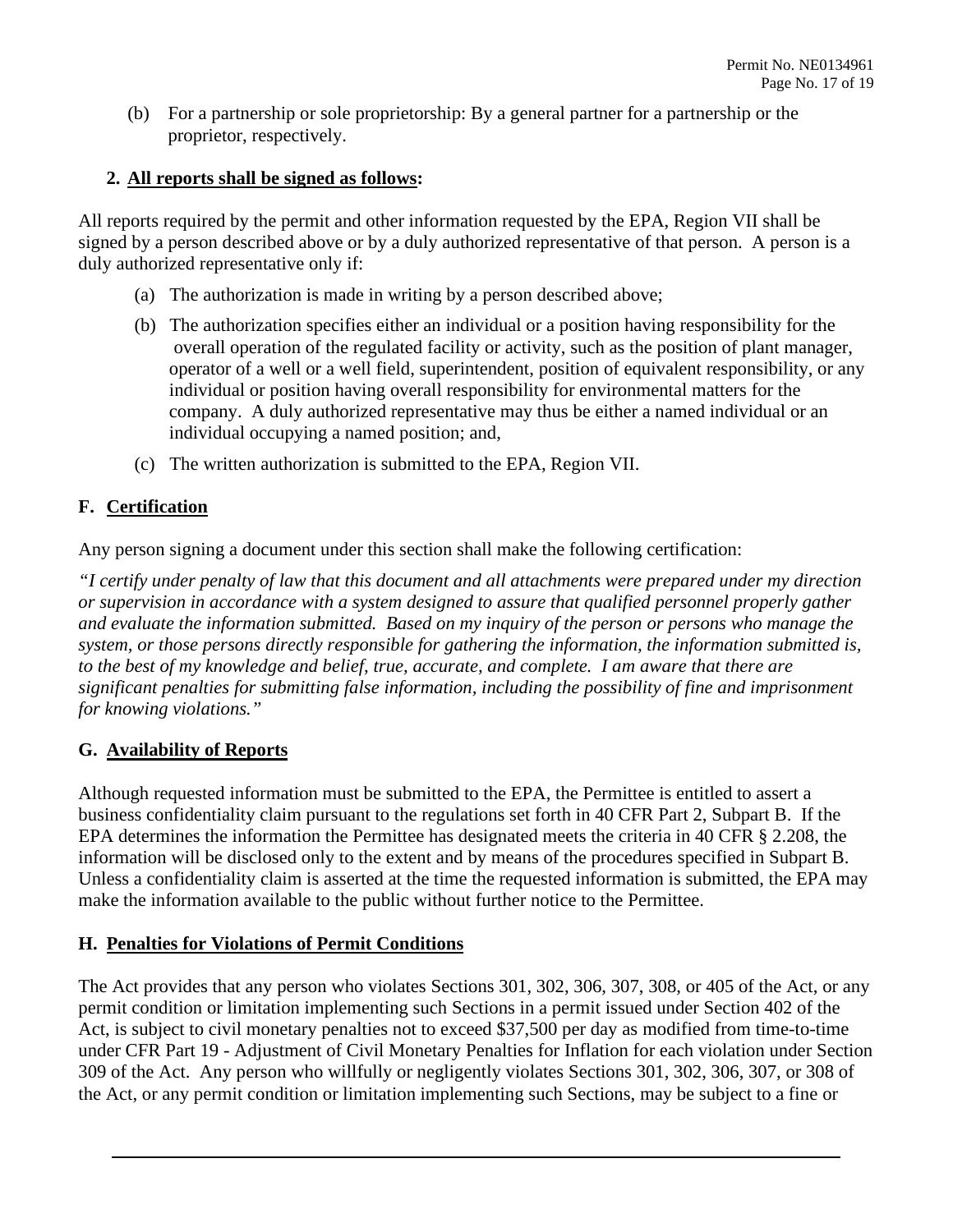imprisonment pursuant to Section 309(c) of the Act. Nothing in this permit shall be construed to relieve the Permittee of civil or criminal liability for noncompliance.

### **I. Electronic Submission of Annual Reports**

 electronic reporting of NPDES information rather than the currently required paper-based reports from the permitted facilities (40 CFR Part 127). After the effective date of the Rule, Permittees will be required to The National Pollutant Discharge Elimination System (NPDES) Electronic Reporting Rule requires submit their Annual Report electronically using the EPA NPDES Reporting Tool (NeT).

# **DEFINITIONS**

**Dewatering Days** shall mean those days which have suitable weather and soil conditions for land application of accumulated livestock wastes:

Suitable soil conditions do not exist if:

- (a) the minimum amount to be applied through the irrigation system exceeds the capacity of the soil to store the moisture; or
- (b) the application rate exceeds the rate of water movement into the soil (soil infiltration rate). High soil moisture or frozen soils will reduce soil infiltration rates.

Suitable weather conditions do not exist if:

- (a) the air temperature is freezing; or
- (b) a precipitation event is occurring or, a precipitation event, capable of producing runoff and erosion, is forecast within 24 hours of the time of planned application.

**Director** means the EPA Regional Administrator or an authorized representative.

**Land application area** means land under the control of a CAFO owner or operator, whether it is owned, rented, or leased, to which manure, litter, or process wastewater from the production area is or may be applied. The act of application by the CAFO operator constitutes control and would fall within the bounds of "under the control", independent of any specific agreements.

 **Manure** is defined to include manure, bedding, compost and raw materials, or other materials commingled with manure or set aside for disposal.

**Multi-year phosphorus application** means phosphorus applied to a field in excess of the crop needs for that year. In multi-year phosphorus applications, no additional manure, litter, or process wastewater is applied to the same land in subsequent years until the applied phosphorus has been removed from the field via harvest and crop removal.

 of the following: spillage or overflow from animal or poultry watering systems; washing, cleaning, or **Process wastewater** means water directly or indirectly used in the operation of the CAFO for any or all flushing pens, barns, manure pits, or other CAFO facilities; direct contact swimming, washing, or spray cooling of animals; or dust control. Process wastewater also includes any water which comes into contact